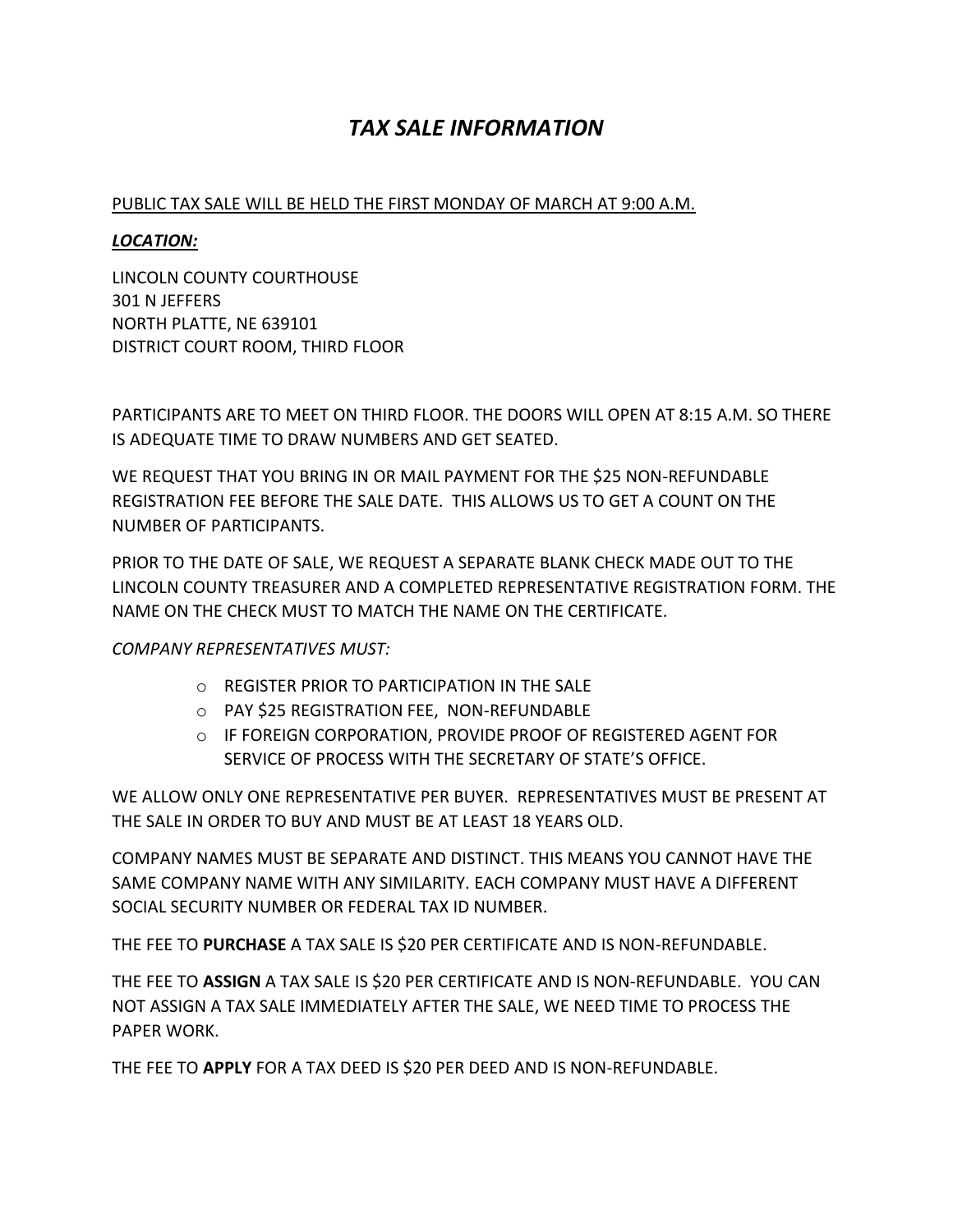THE "ROUND ROBIN" PROCESS WILL BE USED.

THE SALE WILL BE CONDUCTED BY MONETARY VALUE IN A DECENDING ORDER.

ON THE DAY OF THE SALE YOU WILL NEED YOUR OWN WRITING MATERIALS, TAX LIST, AND THE COMPANY NAME OR INDIVIDUAL YOU ARE REPRESENTING.

### *DELINQUENT TAX SALE LIST:*

DELINQUENT TAXES ARE ADVERTISED IN THE NORTH PLATTE TELEGRAPH ONCE A WEEK FOR THREE (3) CONSECUTIVE WEEKS IN FEBRUARY. FOR A COPY OF THE LIST YOU MAY CONTACT THEM AT 621 NORTH CHESTNUT, NORTH PLATTE, NE 69101 OR CALL (308) 532-6000.

AS REQUIRED BY STATUTE, WE WILL FORWARD A COPY OF THE LIST TO THE PROPERTY TAX ADMINISTRATOR, WHO WILL POST IT TO THE DEPARTMENT OF REVENUE WEBSITE. WE MUST SEND IT TO THE DEPARTMENT ON OR BEFORE FEBRUARY 5TH OF EACH YEAR.

THE TREASURER'S OFFICE HAS AN EXCEL TAX SALE LISTING OF PARCELS AVAILABLE TO PURCHASE FOR \$20. IT IS UPDATED DAILY AND WILL BE CURRENT THE FRIDAY BEFORE THE TAX SALE. MONEY MUST BE RECEIVED BEFORE WE CAN MAIL OR E-MAIL IT TO YOU.

AT THE START OF THE SALE, ACCORDING TO THE NUMBER OF REGISTERED PARTICIPANTS, NUMBERS WILL BE PLACED INTO A CONTAINER AND NUMBERS WILL BE DRAWN UPON ENTERING THE COURTROOM. THIS WILL DETERMINE THE SEATING ORDER OF EACH PARTICIPANT. ONCE A NUMBER HAS BEEN DRAWN, THE PARTICIPANT WILL PROCEED TO THE SEAT CORRESPONDING WITH THE NUMBER THEY HAVE DRAWN.

THE TREASURER WILL BEGIN THE "ROUND ROBIN" SALE BY READING THE FIRST PARCEL NUMBER ON THE ADVERTISING LIST AND OFFER IT TO THE PERSON WHO DREW NUMBER "1". IF THAT PERSON DOES NOT WANT THAT PARCEL NUMBER, IT IS THEN OFFERED TO THE PERSON WHO DREW NUMBER "2". THIS WILL CONTINUE UNTIL SOMEONE WANTS SAID PARCEL OR ALL REPRESENTATIVES HAVE PASSED. ONCE THAT PARCEL IS TAKEN, WE WILL GO TO THE NEXT PERSON IN SEATING NUMBER ORDER AND CONTINUE THIS WAY UNTIL ALL OF THE PARCELS HAVE BEEN OFFERED FOR SALE.

A REPRESENTATIVE IS CONSIDERED TO HAVE PASSED IF THEY ARE NOT PRESENT WHEN THEIR NUMBER COMES UP.

ONCE ALL PARCELS HAVE BEEN OFFERED WE WILL BEGIN WORKING ON THE CERTIFICATES.

CERTIFICATES PURCHASED WILL BE MAILED TO YOU UPON COMPLETION.

UPON REDEMPTION OF CERTIFICATES WE WILL MAIL A CHECK TO YOU.